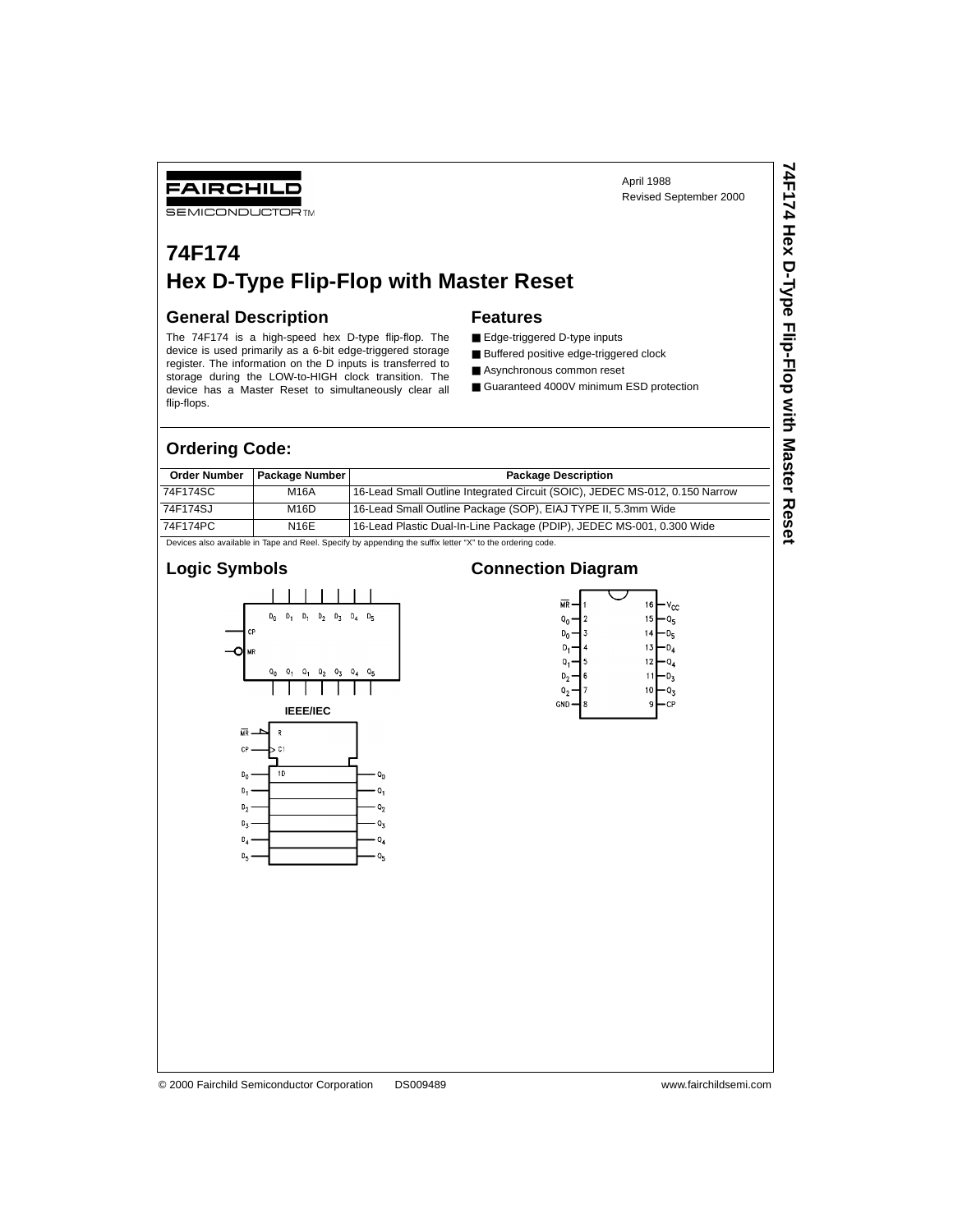**74F174**

#### **Unit Loading/Fan Out**

| <b>Pin Names</b> | <b>Description</b>                     | U.L.                                                       | Input $I_{\rm HI}/I_{\rm H}$ |  |  |
|------------------|----------------------------------------|------------------------------------------------------------|------------------------------|--|--|
|                  |                                        | Output I <sub>OH</sub> /I <sub>OL</sub><br><b>HIGH/LOW</b> |                              |  |  |
| $D_0 - D_5$      | Data Inputs                            | 1.0/1.0                                                    | $20 \mu A/-0.6$ mA           |  |  |
| <b>CP</b>        | Clock Pulse Input (Active Rising Edge) | 1.0/1.0                                                    | 20 µA/-0.6 mA                |  |  |
| <b>MR</b>        | Master Reset Input (Active LOW)        | 1.0/1.0                                                    | 20 µA/-0.6 mA                |  |  |
| $Q_0 - Q_5$      | Outputs                                | 50/33.3                                                    | $-1$ mA/20 mA                |  |  |

#### **Functional Description**

The 74F174 consists of six edge-triggered D-type flip-flops with individual D inputs and Q outputs. The Clock (CP) and Master Reset (MR) are common to all flip-flops. Each D input's state is transferred to the corresponding flip-flop's output following the LOW-to-HIGH Clock (CP) transition. A LOW input to the Master Reset (MR) will force all outputs LOW independent of Clock or Data inputs. The 74F174 is useful for applications where the true output only is required and the Clock and Master Reset are common to all storage elements.

#### **Truth Table**

|           | <b>Inputs</b> |         |                         |  |  |
|-----------|---------------|---------|-------------------------|--|--|
| <b>MR</b> | СP            | $D_{n}$ | $\mathtt{Q}_\mathtt{n}$ |  |  |
|           |               |         |                         |  |  |
| Н         |               | н       | н                       |  |  |
| н         |               |         |                         |  |  |

H = HIGH Voltage Level L = LOW Voltage Level

 $X = Immateria$ 

 $\mathcal{L}$  = LOW-to-HIGH Clock Transition

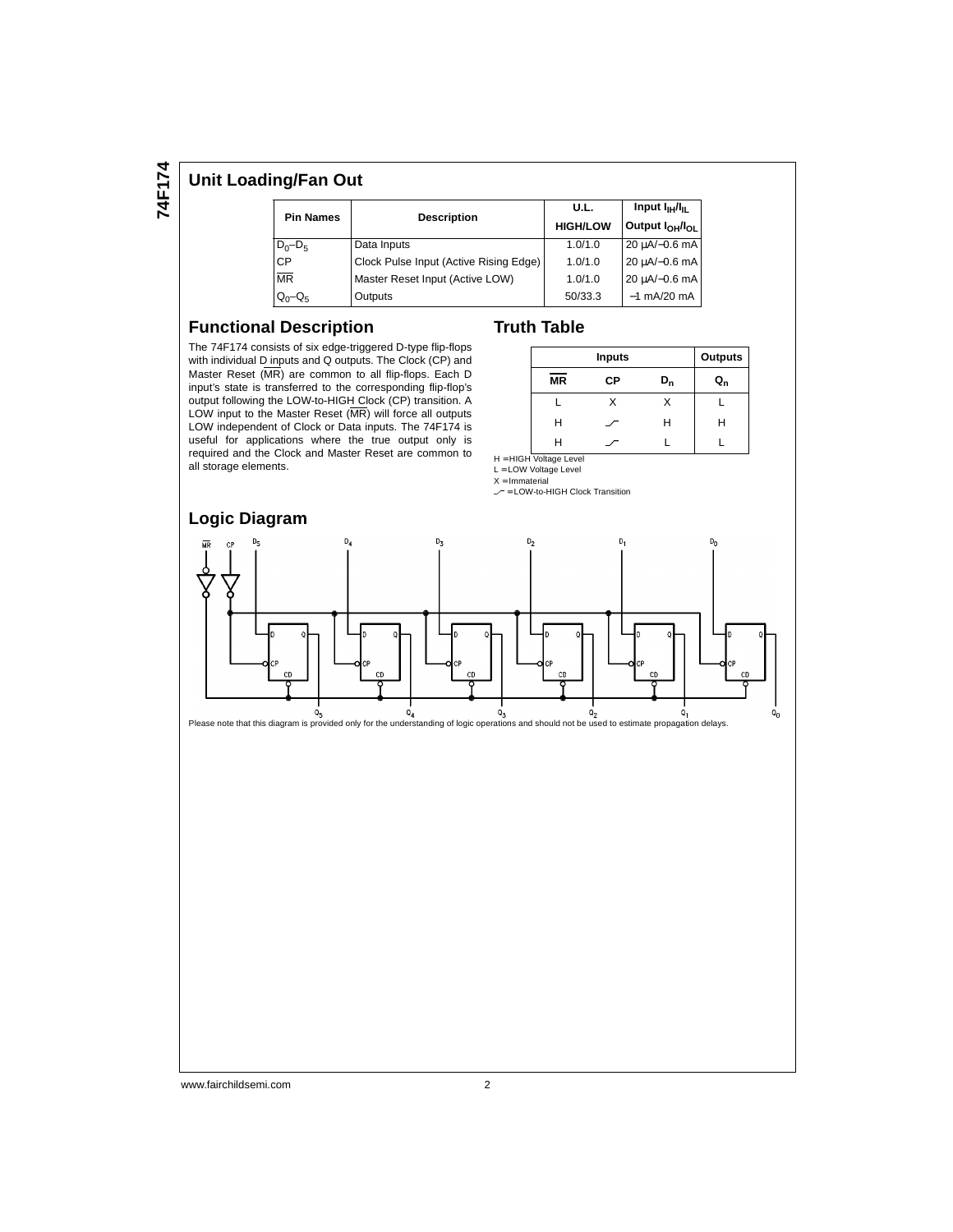### **Absolute Maximum Ratings**(Note 1) **Recommended Operating**

| Storage Temperature                         | $-65^{\circ}$ C to $+150^{\circ}$ C |
|---------------------------------------------|-------------------------------------|
| Ambient Temperature under Bias              | $-55^{\circ}$ C to $+125^{\circ}$ C |
| Junction Temperature under Bias             | $-55^{\circ}$ C to $+150^{\circ}$ C |
| V <sub>CC</sub> Pin Potential to Ground Pin | $-0.5V$ to $+7.0V$                  |
| Input Voltage (Note 2)                      | $-0.5V$ to $+7.0V$                  |
| Input Current (Note 2)                      | $-30$ mA to $+5.0$ mA               |
| Voltage Applied to Output                   |                                     |
| in HIGH State (with $V_{CC} = 0V$ )         |                                     |
| <b>Standard Output</b>                      | $-0.5V$ to $V_{CC}$                 |
| 3-STATE Output                              | $-0.5V$ to $+5.5V$                  |
| <b>Current Applied to Output</b>            |                                     |
| in LOW State (Max)                          | twice the rated $I_{\Omega}$ (mA)   |
| ESD Last Passing Voltage (Min)              | 4000V                               |
|                                             |                                     |

# **Conditions**

Free Air Ambient Temperature 0°C to +70°C Supply Voltage  $+4.5V$  to  $+5.5V$  **74F174**

**Note 1:** Absolute maximum ratings are values beyond which the device may be damaged or have its useful life impaired. Functional operation under these conditions is not implied.

**Note 2:** Either voltage limit or current limit is sufficient to protect inputs.

# **DC Electrical Characteristics**

| Symbol           | Parameter                    |                 | Min   | Typ | Max    | <b>Units</b> | $V_{CC}$ | <b>Conditions</b>                |  |
|------------------|------------------------------|-----------------|-------|-----|--------|--------------|----------|----------------------------------|--|
| $V_{\text{IH}}$  | Input HIGH Voltage           |                 | 2.0   |     |        | $\vee$       |          | Recognized as a HIGH Signal      |  |
| $V_{IL}$         | Input LOW Voltage            |                 |       |     | 0.8    | $\vee$       |          | Recognized as a LOW Signal       |  |
| $V_{CD}$         | Input Clamp Diode Voltage    |                 |       |     | $-1.2$ | $\vee$       | Min      | $I_{IN} = -18$ mA                |  |
| $V_{OH}$         | Output HIGH                  | $10\%$ $V_{C}$  | 2.5   |     |        | $\vee$       | Min      | $I_{OH} = -1$ mA                 |  |
|                  | Voltage                      | $5\%$ $V_{CC}$  | 2.7   |     |        |              |          | $I_{OH} = -1$ mA                 |  |
| $V_{OL}$         | Output LOW                   | $10\%$ $V_{CC}$ |       |     | 0.5    | $\vee$       | Min      | $I_{OL}$ = 20 mA                 |  |
|                  | Voltage                      | $10\%$ $V_{CC}$ |       |     | 0.5    |              |          | $I_{OL} = 20$ mA                 |  |
| $I_{\rm IH}$     | Input HIGH                   |                 |       |     | 5.0    | μA           | Max      | $V_{IN} = 2.7V$                  |  |
|                  | Current                      |                 |       |     |        |              |          |                                  |  |
| $I_{\text{BVI}}$ | Input HIGH Current           |                 |       |     | 7.0    | μA           | Max      |                                  |  |
|                  | <b>Breakdown Test</b>        |                 |       |     |        |              |          | $V_{IN} = 7.0V$                  |  |
| $I_{CEX}$        | Output HIGH                  |                 |       |     | 50     | μA           | Max      | $V_{\text{OUT}} = V_{\text{CC}}$ |  |
|                  | Leakage Current              |                 |       |     |        |              |          |                                  |  |
| $V_{ID}$         | Input Leakage                |                 | 4.75  |     |        | $\vee$       | 0.0      | $I_{ID} = 1.9 \mu A$             |  |
|                  | Test                         |                 |       |     |        |              |          | All Other Pins Grounded          |  |
| $I_{OD}$         | Output Leakage               |                 |       |     | 3.75   | μA           | 0.0      | $VION = 150 mV$                  |  |
|                  | <b>Circuit Current</b>       |                 |       |     |        |              |          | All Other Pins Grounded          |  |
| Ι'n.             | Input LOW Current            |                 |       |     | $-0.6$ | mA           | Max      | $V_{IN} = 0.5V$                  |  |
| $I_{OS}$         | Output Short-Circuit Current |                 | $-60$ |     | $-150$ | mA           | Max      | $V_{\text{OUT}} = 0V$            |  |
| $I_{\text{CCH}}$ | Power Supply Current         |                 |       | 30  | 45     | mA           | Max      | $CP = \angle$                    |  |
|                  |                              |                 |       |     |        |              |          | $D_n = \overline{MR} = HIGH$     |  |
| $I_{CCL}$        | Power Supply Current         |                 |       | 30  | 45     | mA           | Max      | $V_{\Omega}$ = LOW               |  |

3 www.fairchildsemi.com